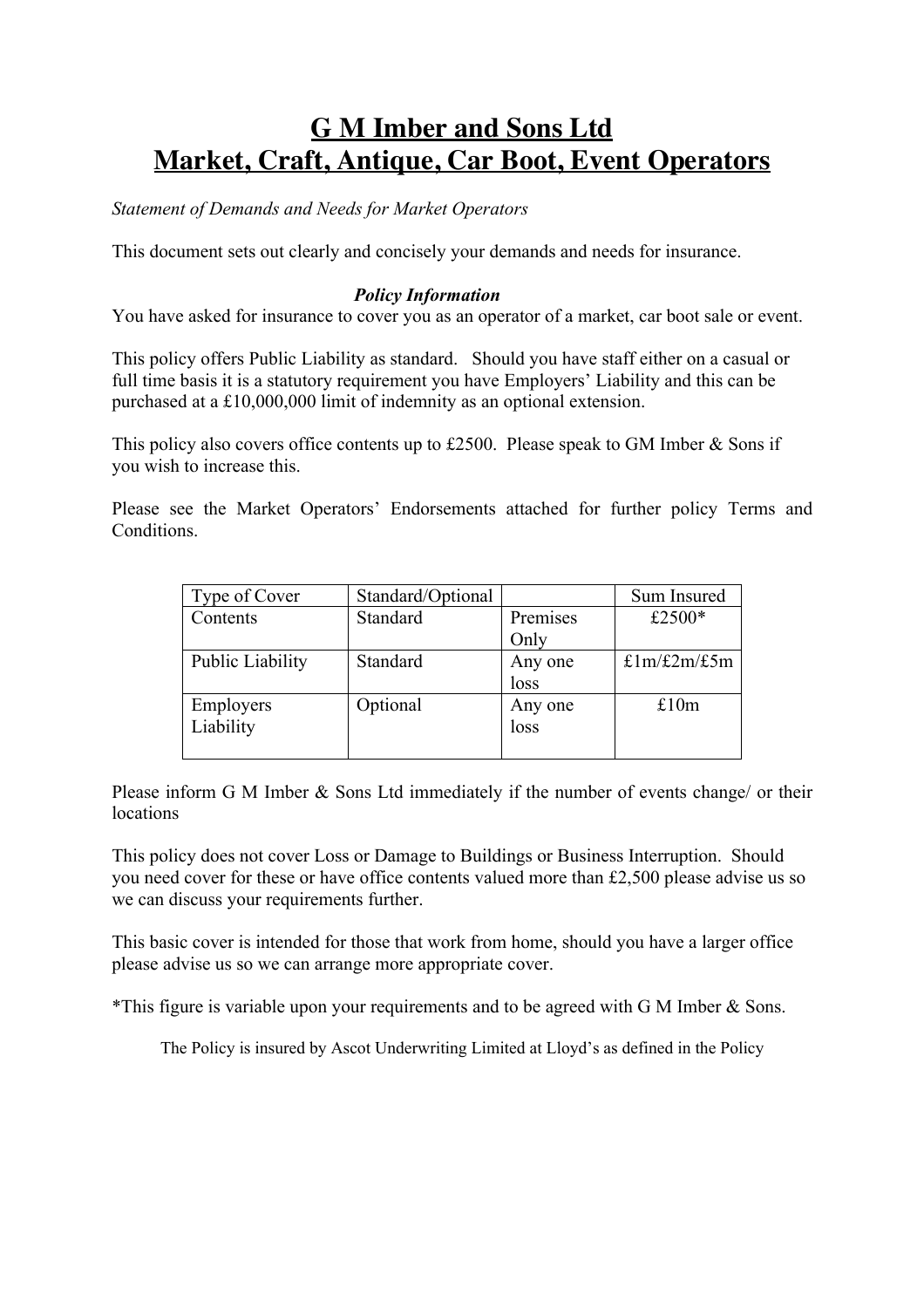## **MARKET/CRAFT FAIR/CAR BOOT/COMPUTER FAIR OPERATORS COMBINED LIABILITY PROPOSAL FORM**



## **Please answer all questions in full**.

Tick the appropriate boxes and provide other information as requested. Please use BLOCK CAPITALS.

|    | Mr/Mrs/Miss/Dr/ Other                                                                                |        |
|----|------------------------------------------------------------------------------------------------------|--------|
|    |                                                                                                      |        |
|    |                                                                                                      |        |
|    |                                                                                                      |        |
|    |                                                                                                      |        |
|    |                                                                                                      |        |
|    | Would you like to receive correspondence via email?                                                  | Yes/No |
|    |                                                                                                      |        |
|    |                                                                                                      |        |
|    | If less than 12 months do you have other experience in business of this nature?                      | Yes/No |
|    |                                                                                                      |        |
|    |                                                                                                      |        |
|    |                                                                                                      |        |
|    | 1. Has any insurer ever declined or refused to renew your insurance, increased the premium, modified |        |
|    | the cover or made special stipulations?                                                              | Yes/No |
|    |                                                                                                      |        |
|    |                                                                                                      |        |
|    |                                                                                                      |        |
|    |                                                                                                      |        |
| 2. | Have you had any claims or incidents which may give rise to a claim relevant or relating to this     |        |
|    | proposed insurance within the previous 5 years?                                                      | Yes/No |
|    |                                                                                                      |        |
|    |                                                                                                      |        |
|    |                                                                                                      |        |
| 3. | Have you or any individual involved in the business of the proposer/insured being a Director,        |        |
|    | Business Partner, provider of working capital or loan guarantees to this business or anyone playing  |        |
|    | a significant role in making decisions about how the Proposer/Insured is managed or organized        |        |
|    | (including family members):                                                                          |        |
|    | Ever been declared bankrupt?<br>1.                                                                   | Yes/No |
|    | Ever been disqualified from being a company director?<br>11.                                         | Yes/No |
|    | Ever had any County Court Judgment(s) (CCJ) or Sheriffs Court Decrees entered against<br>111.        |        |
|    | you or them, or been involved in a company against which such judgments have been                    |        |
|    | entered?                                                                                             | Yes/No |

iv. Ever been, or are currently a director or officer of a company which has been, declared insolvent or had a receiver or liquidator appointed or entered into arrangements with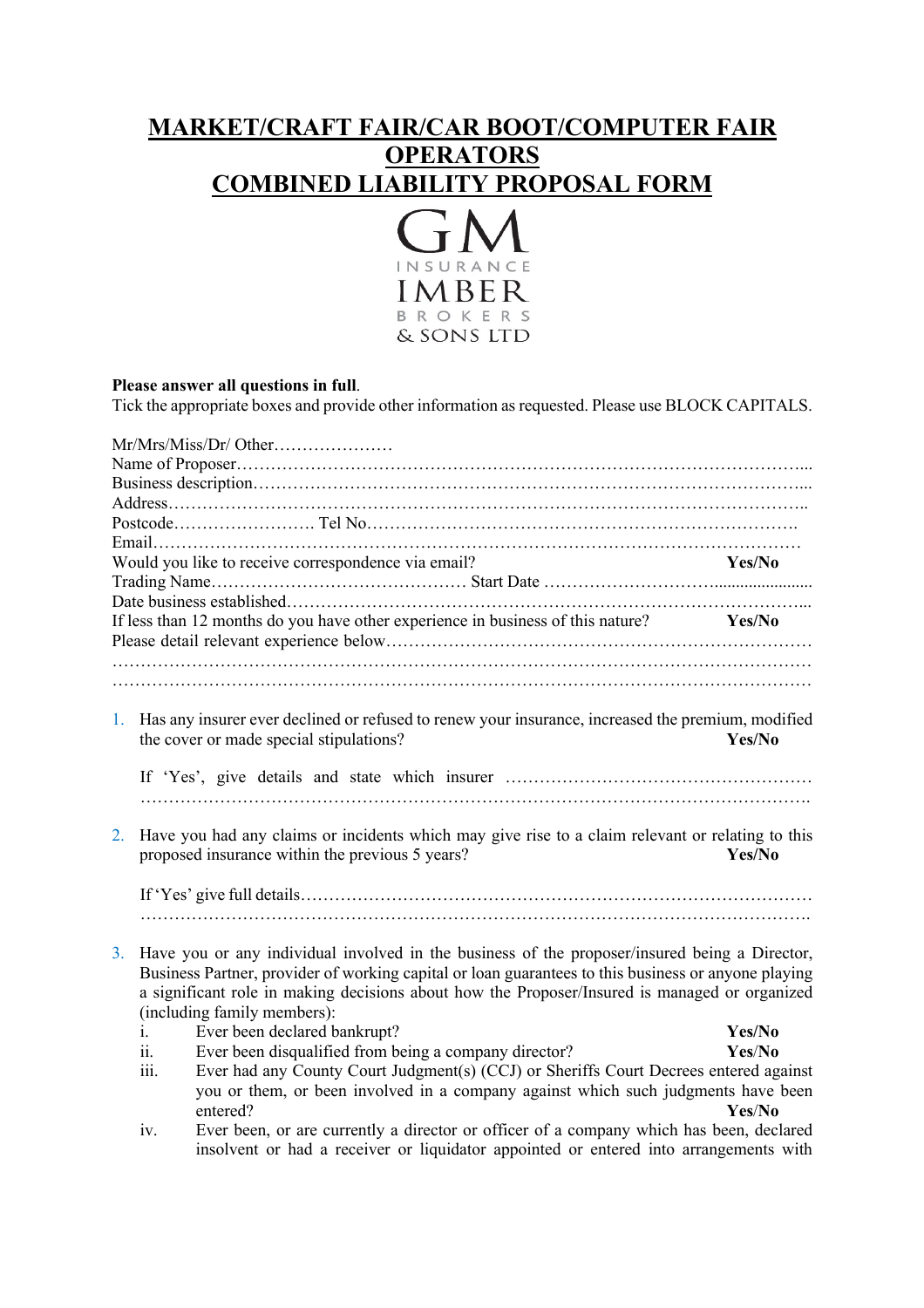|      | creditors in accordance with The Insolvency Act 1986, or had an Individual Volutary<br>Yes/No                                                                                                                                                                                                                                                                                           |
|------|-----------------------------------------------------------------------------------------------------------------------------------------------------------------------------------------------------------------------------------------------------------------------------------------------------------------------------------------------------------------------------------------|
|      | Arrangement (IVA)?<br>Ever been party to, or involved in a company which was party to a Company Voluntary                                                                                                                                                                                                                                                                               |
| V.   | Arrangement (CVA)?<br>Yes/No                                                                                                                                                                                                                                                                                                                                                            |
| vi.  | Ever been convicted or have any prosecution pending in respect of any criminal offence<br>(other than motoring offences or any offences which are spent under the Rehabilitation of                                                                                                                                                                                                     |
|      | Offenders Act 1974),<br>Yes/No                                                                                                                                                                                                                                                                                                                                                          |
| vii. | Ever been charged with or convicted of, or been involved in a company charged with or<br>convicted of, a breach of the Health and Safety at Work Act or other legislation relating to<br>employee safety and safe working practices, or been served with, or been involved with a<br>company serviced with an improvement order or prohibition notice under such legislation?<br>Yes/No |
|      |                                                                                                                                                                                                                                                                                                                                                                                         |
|      |                                                                                                                                                                                                                                                                                                                                                                                         |
|      |                                                                                                                                                                                                                                                                                                                                                                                         |
|      |                                                                                                                                                                                                                                                                                                                                                                                         |
| a)   | Public Liability Limit required: £1,000,000 $\Box$ £2,000,000 $\Box$ £5,000,000 $\Box$                                                                                                                                                                                                                                                                                                  |
| b)   |                                                                                                                                                                                                                                                                                                                                                                                         |

- c) Do you use any Bona Fide Sub-Contractors? **Yes/No**
- d) If 'Yes' please detail annual payments to Bona-Fide Sub-Contractors £……………………….

#### 5.

4.

a) Do you require Employers' Liability coverage? **Yes/No**

b) If 'Yes' detail annual wage roll below:

| Employee Type           | Description of | Number of | <b>Estimated Annual</b> |
|-------------------------|----------------|-----------|-------------------------|
|                         | manual work    | Employees | Wageroll for the        |
|                         |                |           | next 12 months          |
| Clerical/Administration |                |           |                         |
| Directors               |                |           |                         |
| Manual                  |                |           |                         |
| Manual                  |                |           |                         |
| Manual                  |                |           |                         |
| Total                   |                |           |                         |

## c) If you operate a PAYE scheme please provide your Employers' Reference Number

…………………………………………………………………………………………..

## 6. Details of Locations:

| Address | No of<br>$\mathrm{stalls}/% \mathrm{stalls}$<br>pitches | Indoor/<br>Outdoor | No. of<br>days per<br>week |
|---------|---------------------------------------------------------|--------------------|----------------------------|
|         |                                                         |                    |                            |
|         |                                                         |                    |                            |
|         |                                                         |                    |                            |
|         |                                                         |                    |                            |
|         |                                                         |                    |                            |
|         |                                                         |                    |                            |
|         |                                                         |                    |                            |
|         |                                                         |                    |                            |